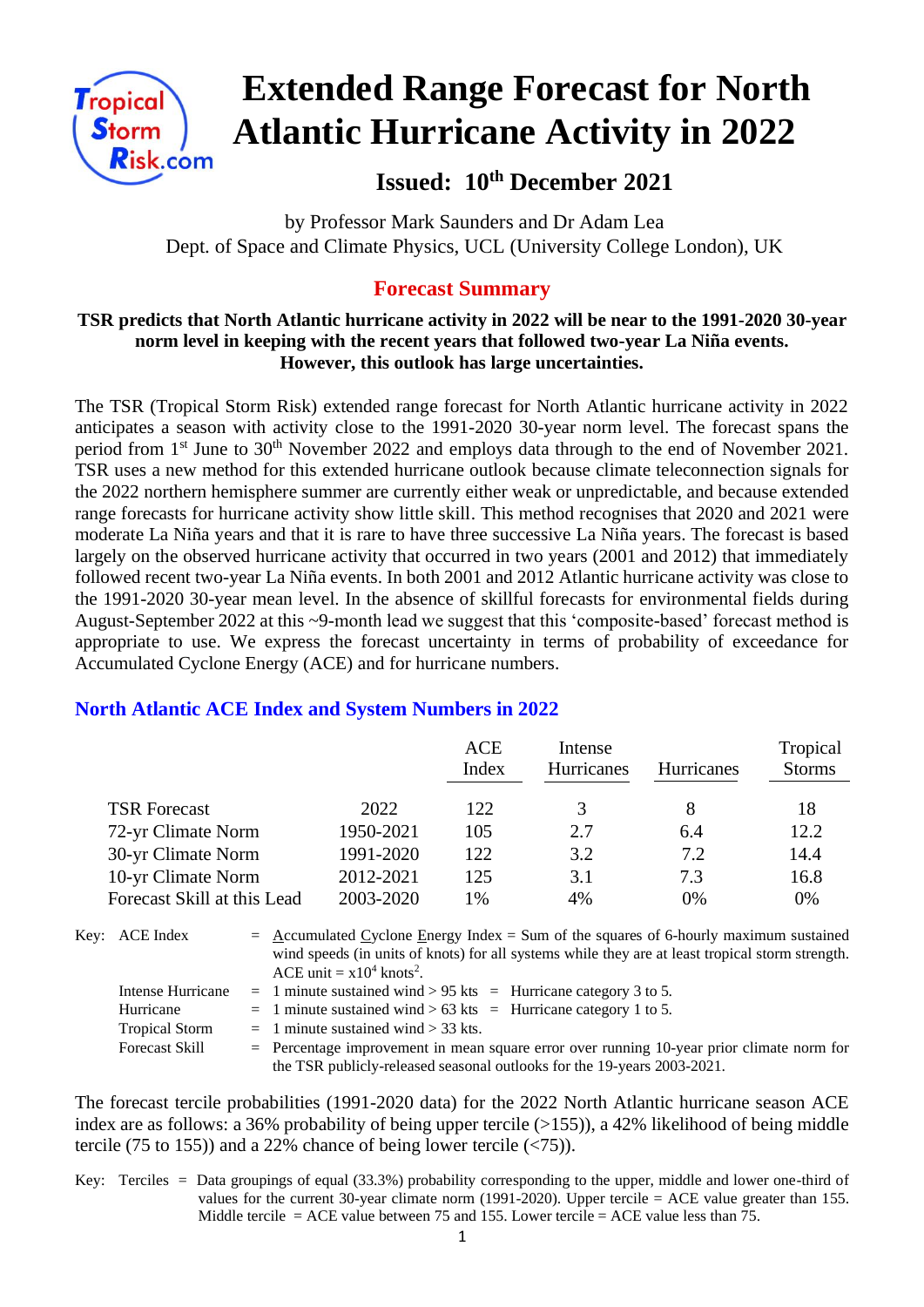#### **Forecast Probability of Exceedance Plots for the 2022 North Atlantic Hurricane Season**

Seasonal outlooks for North Atlantic hurricane activity contribute to the anticipation of risk for insurance companies, other weather-sensitive businesses, and local and national governments. However, the uncertainty associated with such forecasts is often unclear. This reduces their benefit and contributes to the perception of forecast 'busts'. The robust assessment of risk requires a full and clear probabilistic quantification of forecast uncertainty with the forecast issued in terms of probability of exceedance (PoE). In this way the chance of each hurricane number/activity outcome occurring is clear for the benefit of users. Going forward TSR is including robust forecast probability of exceedance (PoE) information based on the recommendation and methodology described in Saunders et al. (2020).

The plots below display our extended range outlooks for ACE (upper panel) and for the number of hurricanes (lower panel) in terms of PoE. Each plot displays three sets of PoE data comprising the forecast PoE curve and two climatology PoE curves. The forecast PoE curves are computed using the method described in section 3 of Saunders et al. (2020) while the climatology PoE curves are computed directly from observations. The two forecast PoE plots specify the current chance that a given ACE index and/or hurricane total will be reached in 2022 and how these chances differ to climatology.

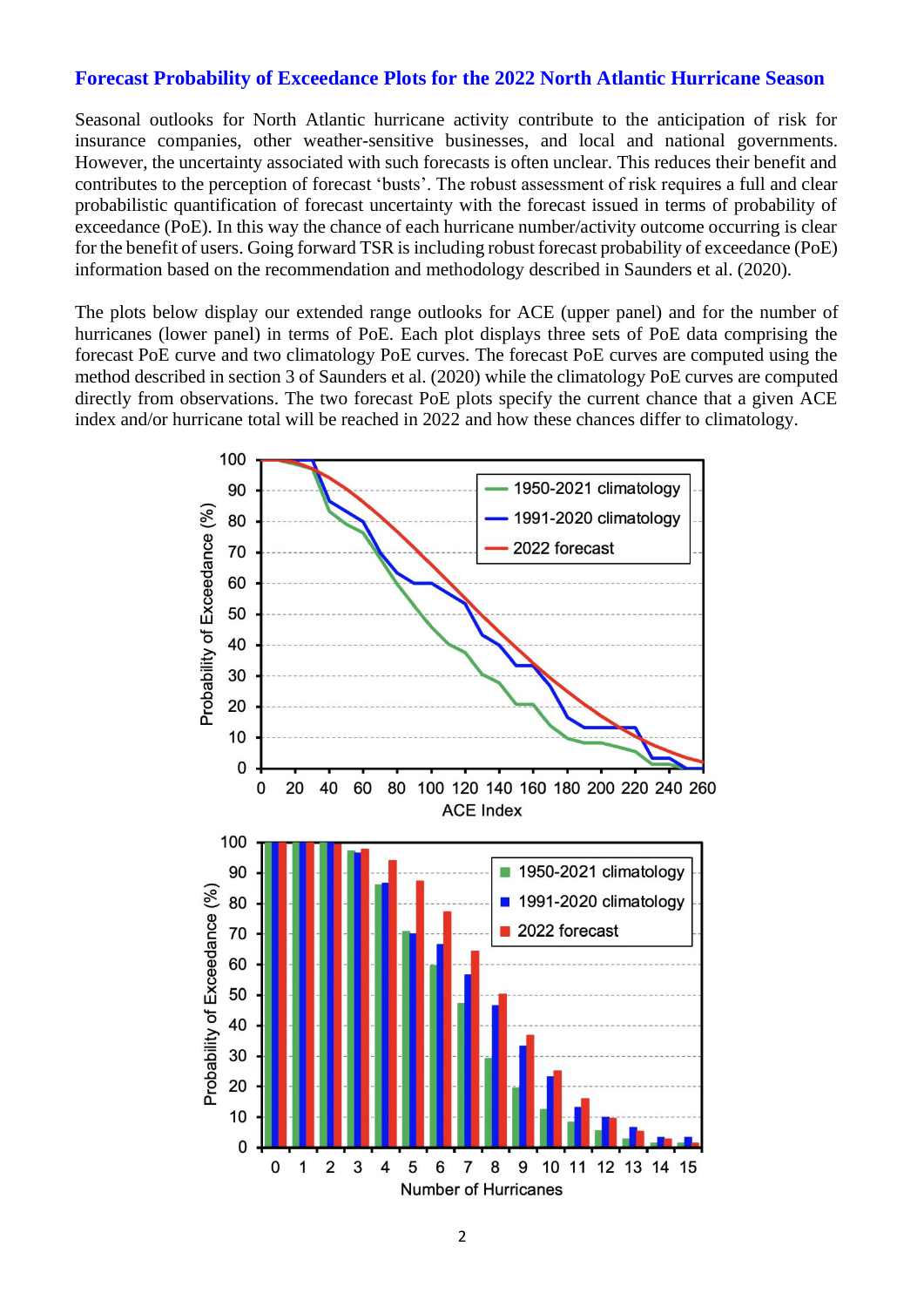Reference: Saunders, M. A., Klotzbach, P. J., Lea, A. S. R., Schreck, C. J., & Bell, M. M. (2020). Quantifying the probability and causes of the surprisingly active 2018 North Atlantic hurricane season. *Earth and Space Science*, *7*, e2019EA000852.<https://doi.org/10.1029/2019EA000852>

## **Methodology and Key Predictor(s) for 2022**

The TSR statistical seasonal hurricane forecast model divides the North Atlantic into three regions and employs separate forecast models for each region before summing the regional hurricane forecasts to obtain an overall forecast. For two of these three regions (tropical North Atlantic, and the Caribbean Sea and Gulf of Mexico) the forecast model pools different environmental fields involving August-September sea surface temperatures (SSTs) and July-September trade wind speed to select the environmental field or combination of fields which gives the highest replicated real-time skill for hurricane activity over the prior 10-year period. The nature of this process means that the details of the seasonal forecast model can vary subtly from year-to-year and also with lead time within the same year. Separate forecast models are employed to predict the July-September trade wind speed and to predict the August-September SSTs. Finally bias corrections are employed for each predictand based on the forecast model performance for that predictand over the prior 10 years.

All regressions are performed using normalized data for all variables (predictands and predictors). This ensures that the requirements of linear regression modeling are met; namely that observations are drawn from normal distributions and that regression errors are normally distributed with a mean of zero. In each case the transform distribution is determined using 1950-2019 data. Table S2 in Supporting Information in Saunders et al (2020) lists some of the statistical distributions used to transform particular data sets to a normalized distribution. Normality is assessed by using the Anderson-Darling statistical test.

The reason why the TSR extended forecast for the 2022 Atlantic hurricane activity calls for ACE-activity close to the 1991-2020 climate norm level is our current expectation that neutral ENSO (El Niño Southern Oscillation) conditions will occur during July-August-September 2022. We consider that this is a likely scenario due to the strength of the current La Niña event and the historical tendency for the summer following a two-year La Niña event (2020 and 2021 were moderate La Niñas) to exhibit neutral ENSO conditions. Should ENSO be neutral during summer 2022 then if the North Atlantic Oscillation (NAO) in April-May-June 2022 is either in its upper or lower tercile historically the NAO may have a sizeable influence on the 2022 Atlantic hurricane activity. Unfortunately there is no skill at predicting the April-May-June 2022 NAO at this ~5 month range. It should be stressed that there are large uncertainties in our extended outlook for North Atlantic hurricane activity in 2022. These uncertainties arise in particular from uncertainties in the forecast ENSO for summer 2022 and from uncertainties about the influence of the upcoming April-May-June NAO on 2022 hurricane activity.

### **Precision of Seasonal Hurricane Forecasts 2003-2021 Issued Publicly**

The figure on the next page displays the seasonal forecast skill for North Atlantic hurricane activity for the 19-year period between 2003 and 2021. This skill assessment uses the seasonal forecast values that were issued publicly in real-time by the three forecast centres TSR, CSU (Colorado State University) and NOAA (National Oceanic and Atmospheric Administration). Skill is displayed as a function of lead time for two measures of seasonal hurricane activity: the ACE index and basin hurricane numbers.

The Mean Square Skill Score (MSSS) is used to define the forecast skill. MSSS is the percentage improvement in mean square error over a climatology forecast. Positive skill indicates that the model performs better than climatology, while a negative skill indicates that it performs worse than climatology. Two different climatologies are used: a fixed 50-year (1951-2000) climatology and a running prior 10 year climate norm.